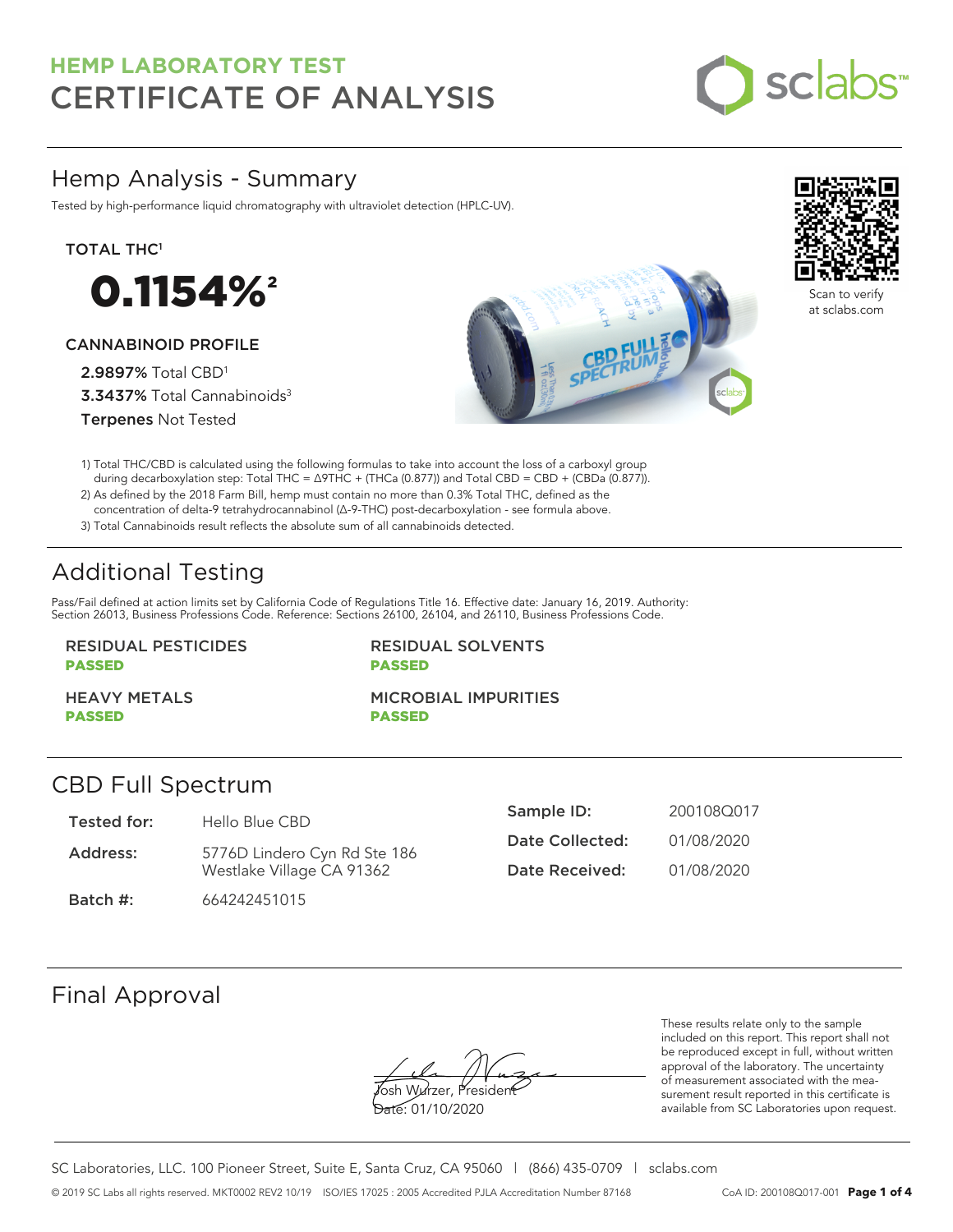

| Sample Name:        | <b>CBD Full Spectrum</b> |
|---------------------|--------------------------|
| LIMS Sample ID:     | 200108Q017               |
| Batch #:            | 664242451015             |
| Source Metrc ID(s): |                          |
|                     |                          |
| Sample Type:        | Other                    |
| Batch Count:        |                          |
| Sample Count:       |                          |
| Unit Mass:          | 27.798 Grams per Unit    |
| Serving Mass:       |                          |
| Density:            | $0.9266$ g/mL            |

#### **Moisture Test Results**

Moisture

**Results (%)**

#### **Cannabinoid Test Results 01/09/2020**

Cannabinoid analysis utilizing High Performance Liquid Chromatography (HPLC, QSP 5-4-4-4)

| , _ . <u>.</u>                                             |                 |                  |                                    |
|------------------------------------------------------------|-----------------|------------------|------------------------------------|
| $\triangle$ 9THC                                           | mg/g<br>1.154   | %<br>0.1154      | $LOD / LOQ$ mg/g<br>0.0009 / 0.003 |
| $\triangle$ 8THC                                           | <b>ND</b>       | <b>ND</b>        | 0.0009 / 0.003                     |
| <b>THCa</b>                                                | <b>ND</b>       | ND.              | 0.0009 / 0.003                     |
| <b>THCV</b>                                                | <b>ND</b>       | ND               | 0.0004 / 0.001                     |
| <b>THCVa</b>                                               | <b>ND</b>       | <b>ND</b>        | 0.0013 / 0.004                     |
| <b>CBD</b>                                                 | 29.897          | 2.9897           | 0.0009 / 0.003                     |
| CBDa                                                       | <b>ND</b>       | ND               | 0.0009 / 0.003                     |
| <b>CBDV</b>                                                | 0.160           | 0.0160           | 0.0004 / 0.001                     |
| <b>CBDVa</b>                                               | <b>ND</b>       | <b>ND</b>        | 0.0003 / 0.001                     |
| <b>CBG</b>                                                 | 0.517           | 0.0517           | 0.001 / 0.003                      |
| <b>CBGa</b>                                                | <b>ND</b>       | <b>ND</b>        | 0.0008 / 0.002                     |
| <b>CBL</b>                                                 | 0.055           | 0.0055           | 0.0021 / 0.006                     |
| <b>CBN</b>                                                 | 0.051           | 0.0051           | 0.0009 / 0.003                     |
| <b>CBC</b>                                                 | 1.603           | 0.1603           | 0.0011 / 0.003                     |
| <b>CBCa</b>                                                | <b>ND</b>       | ND               | 0.0015 / 0.005                     |
| <b>Sum of Cannabinoids:</b>                                | 33.437          | 3.3437           | 929.482 mg/Unit                    |
| Total THC (∆9THC+0.877*THCa)<br>Total CBD (CBD+0.877*CBDa) | 1.154<br>29.897 | 0.1154<br>2.9897 | 32.079 mg/Unit<br>831.077 mg/Unit  |
| $\triangle$ 9THC per Unit                                  | Action Limit mg |                  | 32.079 mg/Unit                     |

Δ9THC per Unit Δ9THC per Serving

#### **Batch Photo**



SC Laboratories, LLC 100 Pioneer Street, Suite E Santa Cruz, CA 95060 (866) 435-0709 | sclabs.com

| Date Collected: | 01/08/2020                                                |  |
|-----------------|-----------------------------------------------------------|--|
| Date Received:  | 01/08/2020                                                |  |
| Tested for:     | Hello Blue CBD                                            |  |
| License #:      |                                                           |  |
| Address:        | 5776D Lindero Cyn Rd Ste 186 Westlake<br>Village CA 91362 |  |
| Produced by:    |                                                           |  |
| License #:      |                                                           |  |
| Address:        |                                                           |  |
|                 |                                                           |  |
|                 |                                                           |  |

#### **Terpene Test Results**

#### Terpene analysis utilizing Gas Chromatography - Flame Ionization Detection (GC - FID)

|                           | mg/g                   | $\%$ | LOD / LOQ mg/g |
|---------------------------|------------------------|------|----------------|
| 2 Bisabolol               | NT                     |      |                |
| 2 Pinene                  | NT                     |      |                |
| 3 Carene                  | NT                     |      |                |
| Borneol                   | NT                     |      |                |
| 2 Caryophyllene           | NT                     |      |                |
| Geraniol                  | $\overline{\text{NT}}$ |      |                |
| 2 Humulene                | NT                     |      |                |
| Terpinolene               | NT                     |      |                |
| Valencene                 | NT                     |      |                |
| Menthol                   | NT                     |      |                |
| Nerolidol                 | $\overline{\text{NT}}$ |      |                |
| Camphene                  | NT                     |      |                |
| Eucalyptol                | NT                     |      |                |
| <b>Z</b> Cedrene          | NT                     |      |                |
| Camphor                   | NT                     |      |                |
| (-)-Isopulegol            | NT                     |      |                |
| Sabinene                  | NT                     |      |                |
| 2 Terpinene               | NT                     |      |                |
| <b>7</b> Terpinene        | NT                     |      |                |
| Linalool                  | NT                     |      |                |
| Limonene                  | NT                     |      |                |
| Myrcene                   | NT                     |      |                |
| Fenchol                   | NT                     |      |                |
| <sup>2</sup> Phellandrene | NT                     |      |                |
| Caryophyllene Oxide       | NT                     |      |                |
| Terpineol                 | NT                     |      |                |
| 2 Pinene                  | NT                     |      |                |
| R-(+)-Pulegone            | NT                     |      |                |
| Geranyl Acetate           | NT                     |      |                |
| Citronellol               | NT                     |      |                |
| p-Cymene                  | NT                     |      |                |
| Ocimene                   | NT                     |      |                |
| Guaiol                    | NT                     |      |                |
| Phytol                    | NT                     |      |                |
| Isoborneol                | NT                     |      |                |
|                           |                        |      |                |

**Total Terpene Concentration:**

#### Sample Certification

California Code of Regulations Title 16 Effect Date January 16, 2019<br>Authority: Section 26013, Business and Professions Code.<br>Reference: Sections 26100, 26104 and 26110, Business and Professions Code.



Josh Wurzer, President Date: 01/10/2020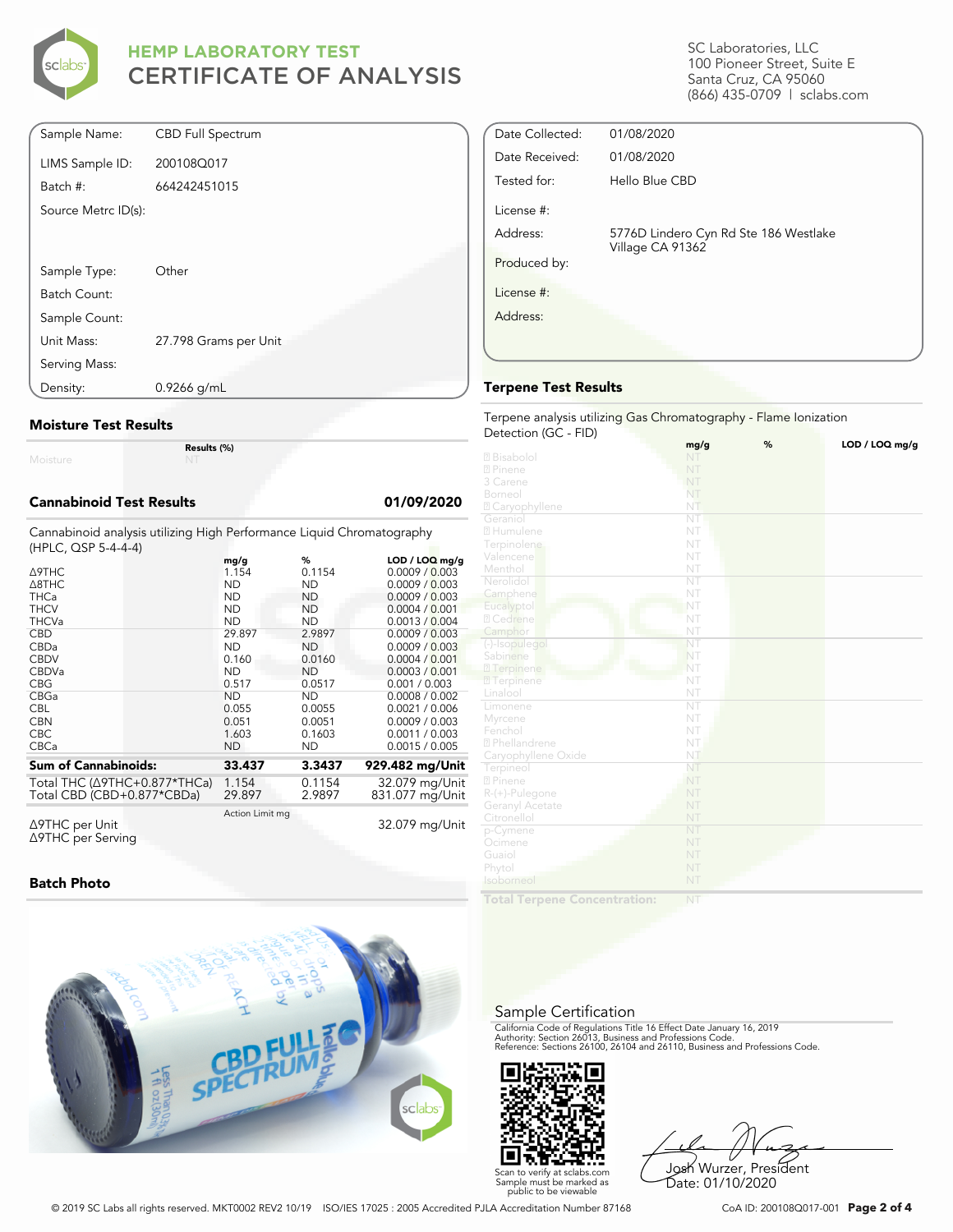

SC Laboratories, LLC 100 Pioneer Street, Suite E Santa Cruz, CA 95060 (866) 435-0709 | sclabs.com

| Sample Name:        | <b>CBD Full Spectrum</b> |
|---------------------|--------------------------|
| LIMS Sample ID:     | 200108Q017               |
| Batch #:            | 664242451015             |
| Source Metrc ID(s): |                          |
|                     |                          |
|                     |                          |
| Sample Type:        | Other                    |
| Batch Count:        |                          |
| Sample Count:       |                          |
| Unit Mass:          | 27.798 Grams per Unit    |
| Serving Mass:       |                          |
| Density:            | $0.9266$ g/mL            |

## Date Collected: 01/08/2020 Date Received: 01/08/2020 Tested for: Hello Blue CBD License #: Address: 5776D Lindero Cyn Rd Ste 186 Westlake Village CA 91362 Produced by: License #: Address:

Pesticide, Fungicide and plant growth regulator analysis utilizing  $H$ PLC-Mass  $\Gamma$ 

| <b>HPLC-Mass Spectrometry</b> |      |                     |                   |                      |  |
|-------------------------------|------|---------------------|-------------------|----------------------|--|
|                               |      | Results $(\mu g/g)$ | Action Limit µg/g | Reporting Limit µg/g |  |
| Abamectin                     | Pass | <b>ND</b>           | 0.3               | 0.091                |  |
| Bifenazate                    | Pass | <b>ND</b>           | 5.0               | 0.035                |  |
| Bifenthrin                    | Pass | <b>ND</b>           | 0.5               | 0.038                |  |
| <b>Boscalid</b>               | Pass | <b>ND</b>           | 10.0              | 0.023                |  |
| Etoxazole                     | Pass | <b>ND</b>           | 1.5               | 0.022                |  |
| Imidacloprid                  | Pass | <b>ND</b>           | 3.0               | 0.050                |  |
| Myclobutanil                  | Pass | <b>ND</b>           | 9.0               | 0.044                |  |
| Piperonylbutoxide             | Pass | $<$ RL              | 8.0               | 0.020                |  |
| Pyrethrins                    | Pass | <b>ND</b>           | 1.0               | 0.036                |  |
| Spinosad                      | Pass | <b>ND</b>           | 3.0               | 0.031                |  |
| Spiromesifen                  | Pass | <b>ND</b>           | 12.0              | 0.015                |  |
| Spirotetramat                 | Pass | <b>ND</b>           | 13.0              | 0.042                |  |
|                               |      |                     |                   |                      |  |

**Pesticide Test Results - Pass 01/09/2020**

#### **Mycotoxin Test Results**

| Mycotoxin analysis utilizing HPLC-Mass Spectrometry |           |                                    |                      |
|-----------------------------------------------------|-----------|------------------------------------|----------------------|
|                                                     |           | Results (µq/kq) Action Limit µq/kq | $LOD / LOQ \mu q/kg$ |
| Aflatoxin B1, B2, G1, G2                            |           |                                    |                      |
| Ochratoxin A                                        | <b>NT</b> |                                    |                      |

Sample Certification

California Code of Regulations Title 16 Effect Date January 16, 2019<br>Authority: Section 26013, Business and Professions Code.<br>Reference: Sections 26100, 26104 and 26110, Business and Professions Code.



Josh Wurzer, President Date: 01/10/2020

© 2019 SC Labs all rights reserved. MKT0002 REV2 10/19 ISO/IES 17025 : 2005 Accredited PJLA Accreditation Number 87168 CoA ID: 200108Q017-001 **Page 3 of 4**